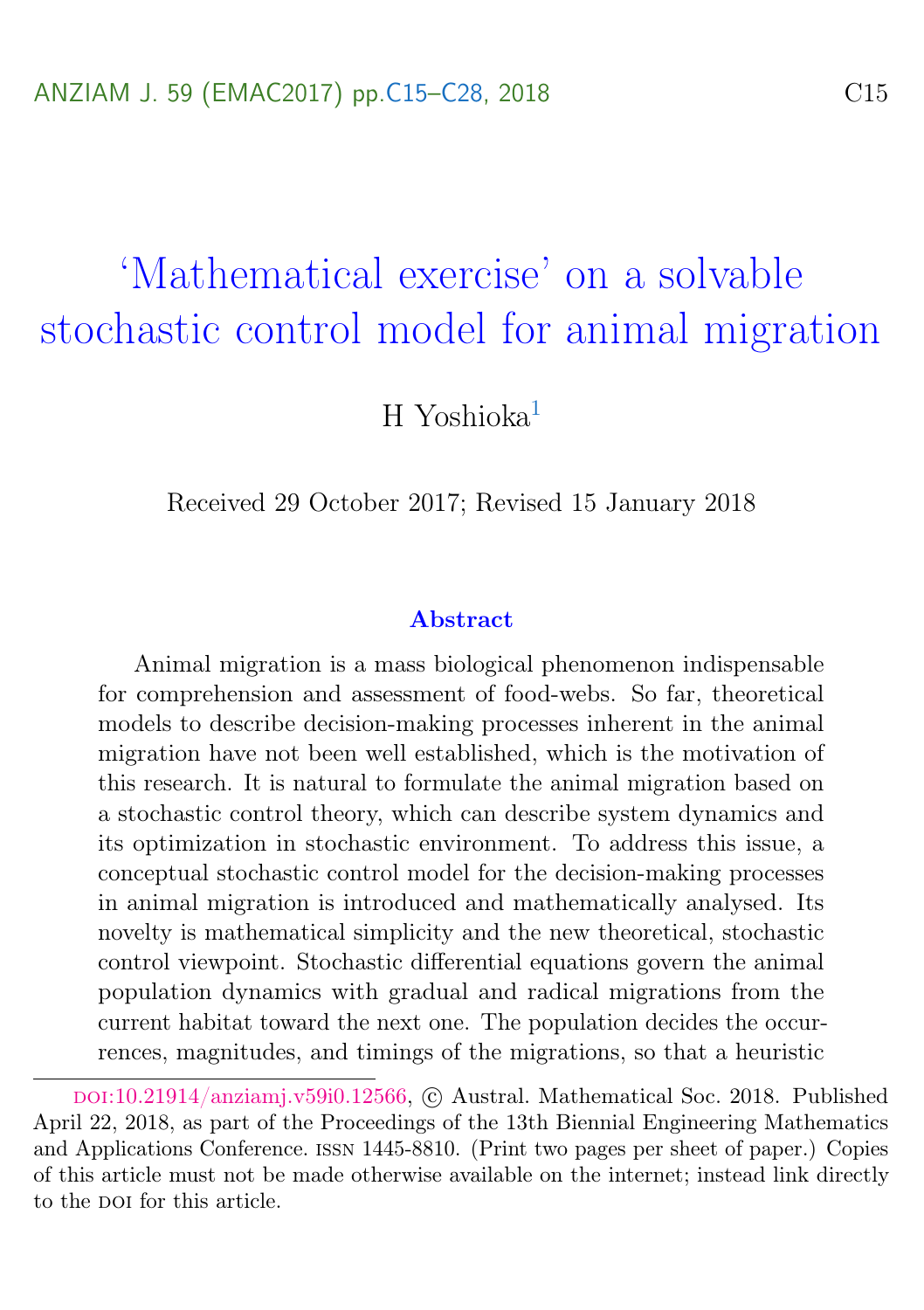performance index is maximised. I derive a variational inequality that governs the maximised performance index and is exactly solvable. Its free boundaries govern the gradual and radical migrations. Despite the model simplicity, the exact solution is consistent with the empirical observation results of fish migration, implying its potential applicability to animal migration. The present model can be used for assessing fish migration.

Subject class: 92D25; 93E20; 90C39

Keywords: Animal migration; mixed stochastic optimal control; variational inequality

# **Contents**

<span id="page-1-0"></span>

|   | 1 Introduction                       | C17             |
|---|--------------------------------------|-----------------|
|   | 2 Mathematical model                 | C18             |
|   |                                      | C18             |
|   | 2.2                                  | C19             |
|   | 2.3 Hamilton-Jacobi-Bellman equation | C <sub>21</sub> |
| 3 | Main results                         | C <sub>21</sub> |
|   |                                      | C <sub>21</sub> |
|   |                                      | C <sub>25</sub> |
|   | <b>Conclusions</b>                   | C26             |
|   | <b>References</b>                    |                 |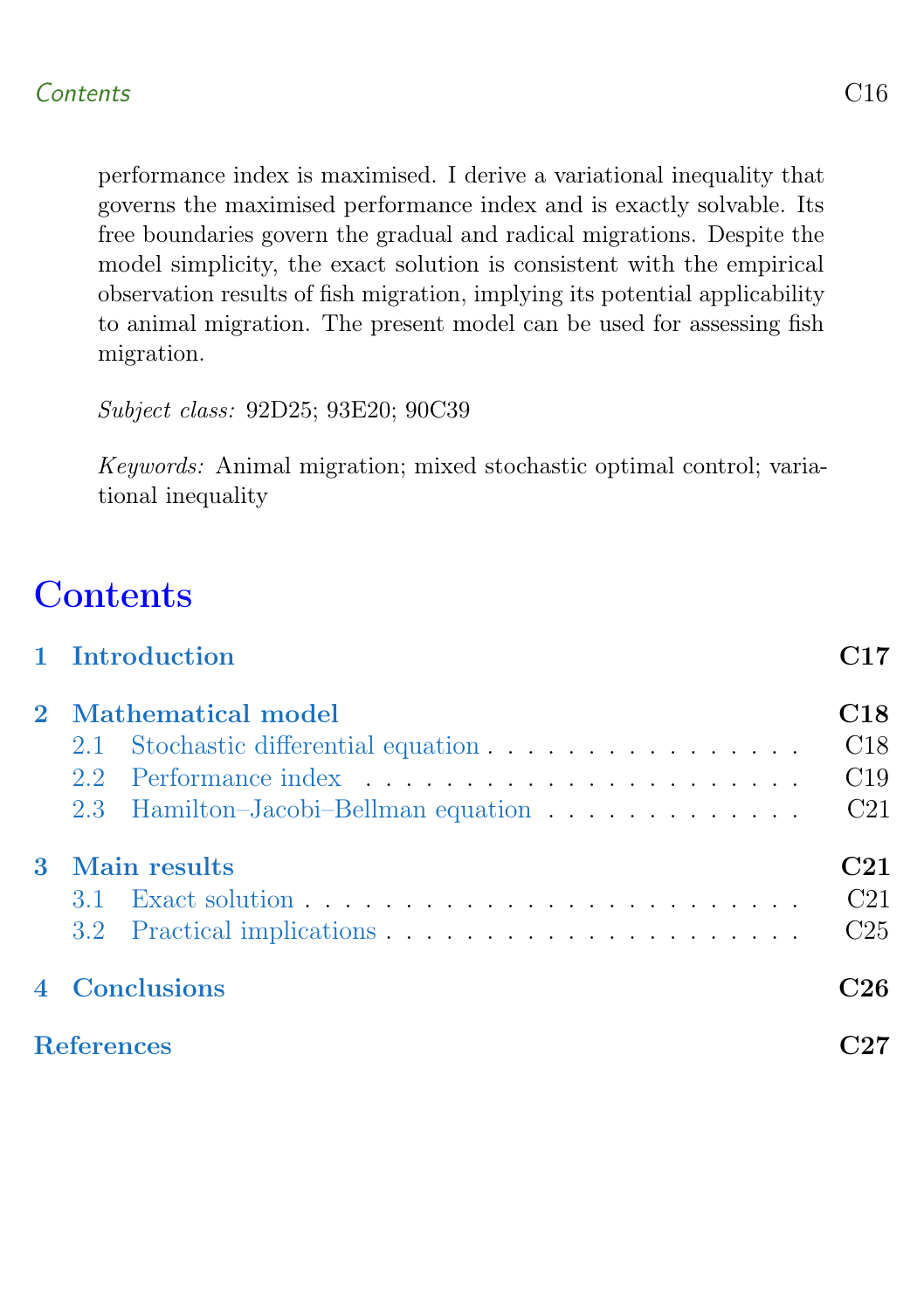#### <span id="page-2-0"></span>1 Introduction C17

## 1 Introduction

Animal migration is a mass biological phenomenon driving food-webs [\[1\]](#page-12-1). Comprehension and assessment of animal migration is a key for management and conservation of ecosystems. Animal migration from a habitat to the next one is a consequence of decision-making processes among the population under stochastic environment [\[2\]](#page-12-2). It would therefore be reasonable to describe the animal migration based on some optimality principle that reflects the decisionmaking processes. Stochastic control theory [\[4\]](#page-13-1) is a potential candidate for the above modelling purpose; however, to my knowledge, such an approach has not been examined so far or is still rare. This is the motivation of this research.

Here, I introduce a conceptual stochastic control model based on stochastic differential equations (SDEs) that govern animal population dynamics. The present model is rather simple and conceptual than detailed and mechanistic, but the derived results in this paper are consistent with the empirical observations as demonstrated later. The model focuses on migration of the population from a habitat toward the next one, which is assumed to arise as a consequence of an optimality principle to maximise a performance index. Both the gradual (slow and small-scale) and radical (rapid and large-scale) migrations [2, 8] are considered. The former is described with a regular control variable and the latter with a stopping time, both of which are simultaneously optimised. Here, the gradual migration means the migration in which a part of the population gradually migrates at a certain rate. The radical migration means the mass migration in which the most or all population migrates. The present model is therefore a mixed stochastic control model based on SDEs. Mixed stochastic control models have effectively been used in financial and economic research areas [4, 7]; however, its application to biological and ecological problems, especially animal migration, is rare. This paper thus presents a new mathematical approach to the migration. The dynamic programming principle ultimately reduces the problem of finding the optimal migration strategy to solving a boundary value problem of a degener-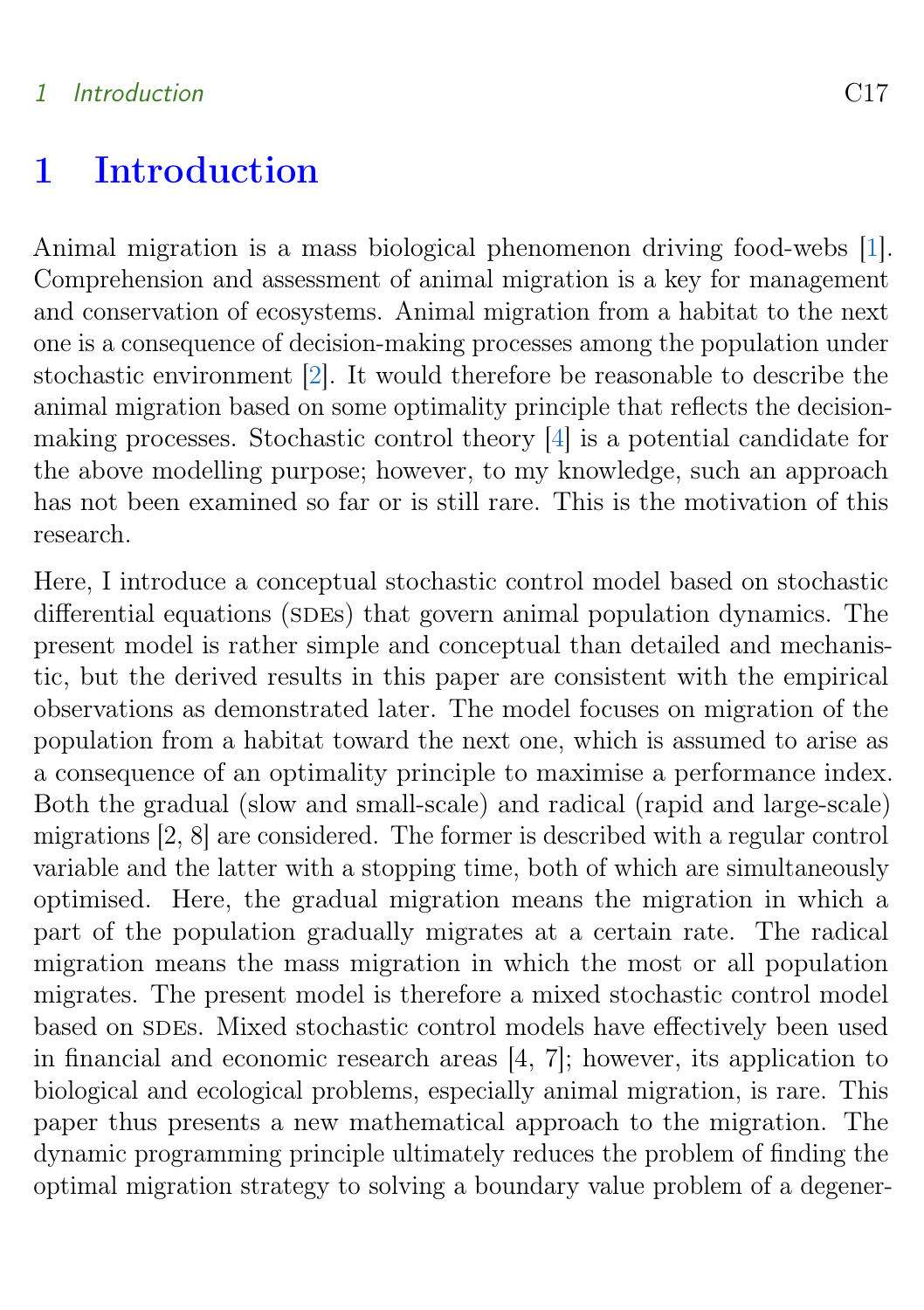### <span id="page-3-3"></span>2 Mathematical model C18

ate variational inequality named Hamilton–Jacobi–Bellman (HJB) equation. The HJB equation is exactly solvable under certain conditions. Although this paper only addresses its mathematical aspects, some its practical implications are also provided.

## <span id="page-3-0"></span>2 Mathematical model

## <span id="page-3-1"></span>2.1 Stochastic differential equation

The mathematical setting in this paper follows that of Øksendal and Sulem [\[5,](#page-13-2) Chapter 4. A system of SDEs that describes animal population dynamics in a habitat is presented. I assume that the population does not have reproduction in the habitat. I also assume that the population adopts a mixed strategy where gradual and radical migrations possibly coexist. The time is denoted as  $t \geq 0$ . The 1-D standard Brownian motion on the usual complete probability space is denoted as  $B_t$ . The time at which all the (remaining) population migrates toward the next habitat is denoted as  $\tau \geq 0$ . Here,  $\tau$  is a stopping time adapted to a natural filtration generated by  $B_t$ . The model considers the problem such that the population possibly gradually migrates from the current habitat toward the next one in  $0 < t < \tau$ , and the remaining population radically migrates at the time  $t = \tau$ .

The total number of population in the habitat at the time t is denoted as  $N_t$ . The representative body weight of the animal at the time t is denoted as  $X_t$ . Here,  $N_t$  is considered as continuous not discrete for the sake of simplicity of analysis. The initial conditions are  $N_0 = n \geq 0$  and  $X_0 = x \geq 0$ . Since the population is not reproductive, inspired by Yaegashi et al.  $[6]$ , the SDEs that govern  $N_t$  and  $X_t$  are set as

<span id="page-3-2"></span>
$$
dN_t = -(R + p u_t)N_t dt, \quad 0 < t < \tau,
$$
\n
$$
(1)
$$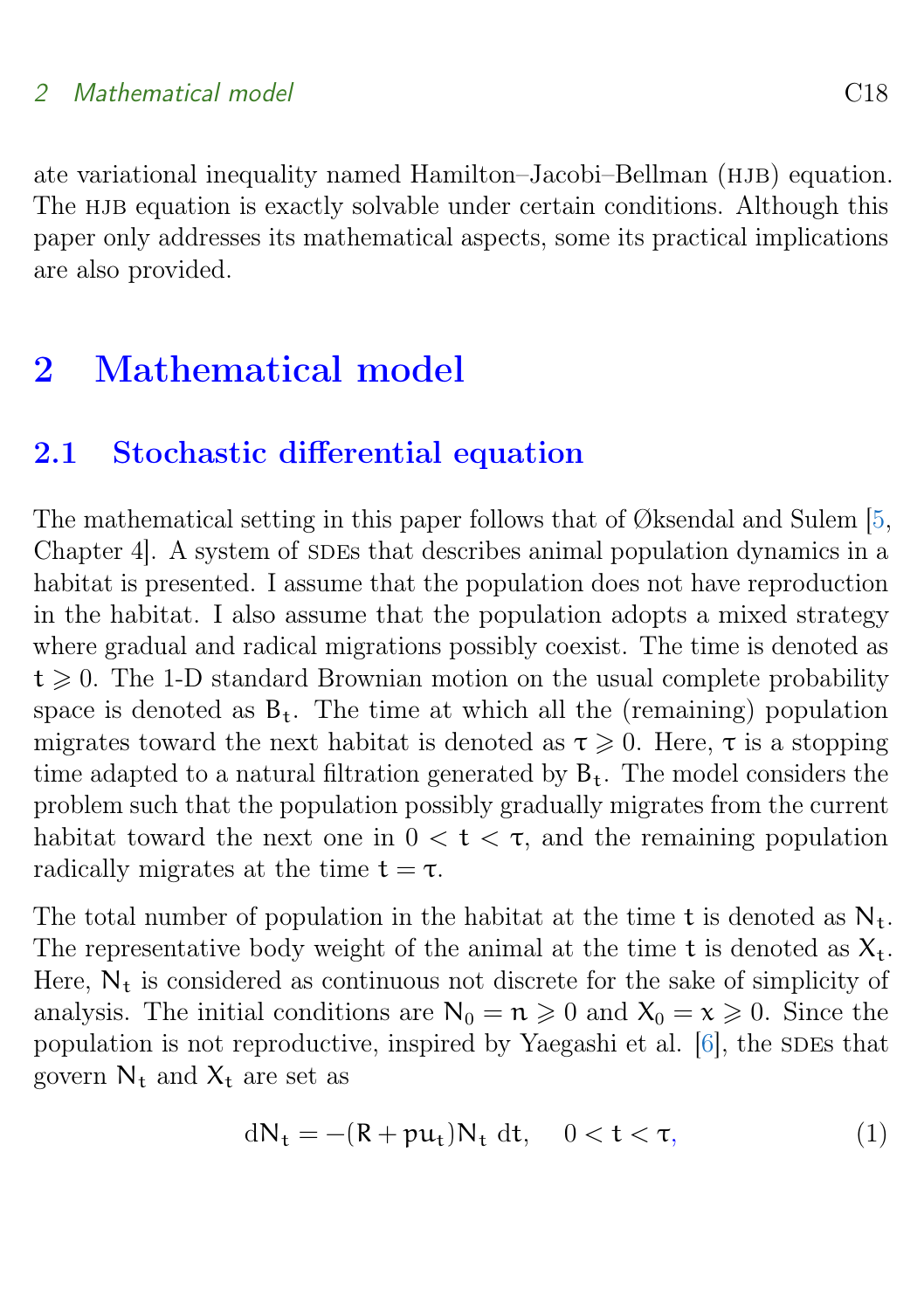#### 2 Mathematical model C19

which is the conventional exponential decay low of the population, and

<span id="page-4-2"></span>
$$
dX_t = X_t \left( r \, dt + \sigma \, dB_t \right), \quad 0 < t < \tau,\tag{2}
$$

the simplest SDE of a growth phenomenon that preserves  $X_t \geq 0$  [6], respectively. Here,  $\mathbb{R} > 0$  is the natural mortality rate,  $p > 0$  is the maximum gradual migration rate,  $r > 0$  is the intrinsic growth rate,  $\sigma > 0$  represents the stochasticity involved in the body growth. The variable  $u_t : (0, \tau) \to U = [0, 1]$ modulates the gradual migration rate where  $u_t = 0$  means that there is no gradual migration at the time t. The total biomass of the population is  $Z_t = N_t X_t$  with  $Z_0 = z = \mathfrak{n} x \geq 0$ . The conventional Itô's rule then leads to

$$
dZ_t = Z_t [(r - R - pu_t) dt + \sigma dB_t)], \quad 0 < t < \tau.
$$
 (3)

The variables to be optimised by the population are  $\mu$  and  $\tau$ . The admissible set T of  $\tau$  is the set of all adapted stopping times such that  $\tau \geq 0$ . The admissible set A of  $u_t$  is the set of all measurable functions  $u_t$  of the time  $t > 0$  such that  $0 \le u_t \le 1$ , adapted to the natural filtration, and [\(1\)](#page-3-2) has a unique strong solution for  $t \geq 0$ . The control **u** is assumed to be a Markov control, so that it is expressed as  $u_t = u_0(Z_t)$  with some univariate function  $u_0$ . For the sake of simplicity of descriptions, u and  $u_0$  are not distinguished in what follows.

### <span id="page-4-0"></span>2.2 Performance index

A performance index to be maximised by the population with an optimal couple  $(u^*, \tau^*) \in \mathcal{A} \times \mathcal{T}$  is presented. The performance index  $J = J(z; u, \tau)$ for  $z \geq 0$  and admissible  $(u, \tau)$  is set as

<span id="page-4-1"></span>
$$
J = Ez \left[ \int_0^{\tau} \frac{q Z_t^{1-\beta}}{1-\beta} e^{-\delta t} dt + \int_0^{\tau} \frac{w u_t Z_t^{1-\beta}}{1-\beta} e^{-\delta t} dt + \frac{q' Z_\tau^{1-\alpha}}{1-\alpha} e^{-\delta \tau} \right].
$$
 (4)

Here,  $E^z$  represents the expectation conditioned on  $Z_0 = z$ ,  $\delta > 0$  is the discount rate (larger  $\delta$  means that the population is more myopic),  $q > 0$ ,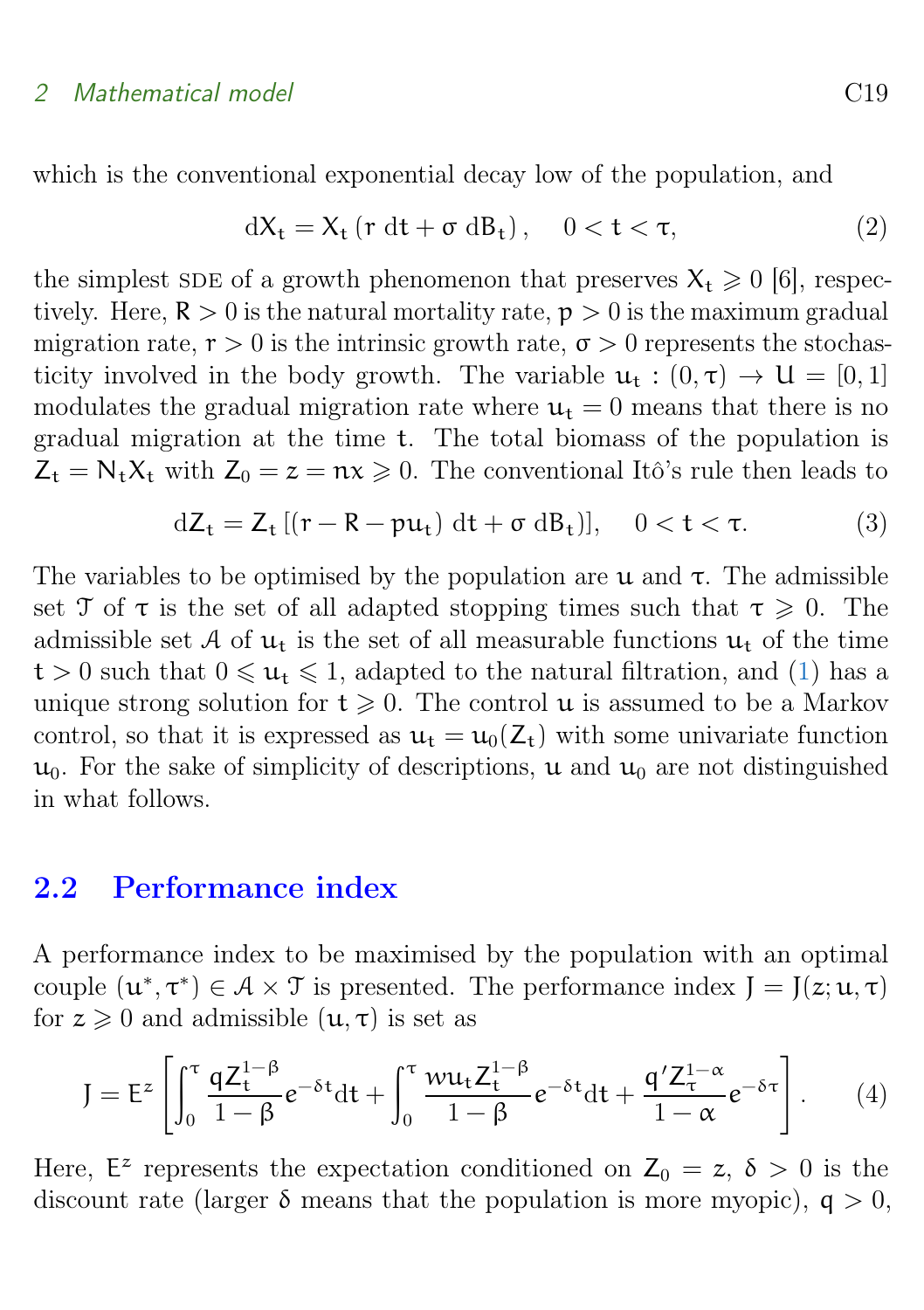$q' > 0$ , and  $w > 0$  are the weight parameters, and  $0 < \alpha < 1$  and  $0 < \beta < 1$ are the sensitivity parameters. Smaller  $\alpha$  or  $\beta$  implies larger sensitivity of the performance index on the population dynamics. Heuristically, smaller biomass, namely smaller body weight and/or smaller total population, is more fragile and more sensitive. I therefore assume the condition  $\alpha < \beta$ . The last term of [\(4\)](#page-4-1) is replaced by 0 when  $\tau \to +\infty$ . Without any loss of generality, the parameter  $q'$  is set to be 1 in what follows. The performance index J contains the three terms. The first term is the profit gained in the current habitat during  $(0, \tau)$ . The second term is the profit by the gradual migration during  $(0, \tau)$ . The third term is the profit gained by the radical migration. The functional forms of the three terms are monomial types, which are chosen for tractability of the model. The functional form of J is heuristic and chosen for analytical tractability, but is potentially a minimal model that considers the effects of gradual and partial migrations. Although it is not explicitly considered here, from a biological viewpoint, it is natural to consider that J and its optimality principle arise as a result of evolutionary processes.

The value function  $\Phi = \Phi(z)$  for  $z \geq 0$  is defined as the maximised performance index J with respect to admissible  $(\mathfrak{u}, \tau) \in \mathcal{A} \times \mathcal{T}$ :

$$
\Phi(z) = \sup_{(\mathbf{u}, \tau) \in \mathcal{A} \times \mathcal{T}} J(z; \mathbf{u}, \tau) = J(z; \mathbf{u}^*, \tau^*), z \geqslant 0.
$$
 (5)

Hereafter, I assume the condition

$$
r > R + p + \frac{\sigma^2}{2},\tag{6}
$$

so that  $Z_t > 0$  for  $t > 0$  when  $z > 0$  almost surely, namely the population does not become extinct during  $(0, \tau)$ . In addition, I assume the necessary condition to make the value function  $\Phi$  be locally bounded for  $z > 0$ 

<span id="page-5-0"></span>
$$
\lambda_1 = \delta - (1 - \beta)(r - R) - \frac{1}{2}\beta(1 - \beta)\sigma^2 > 0.
$$
 (7)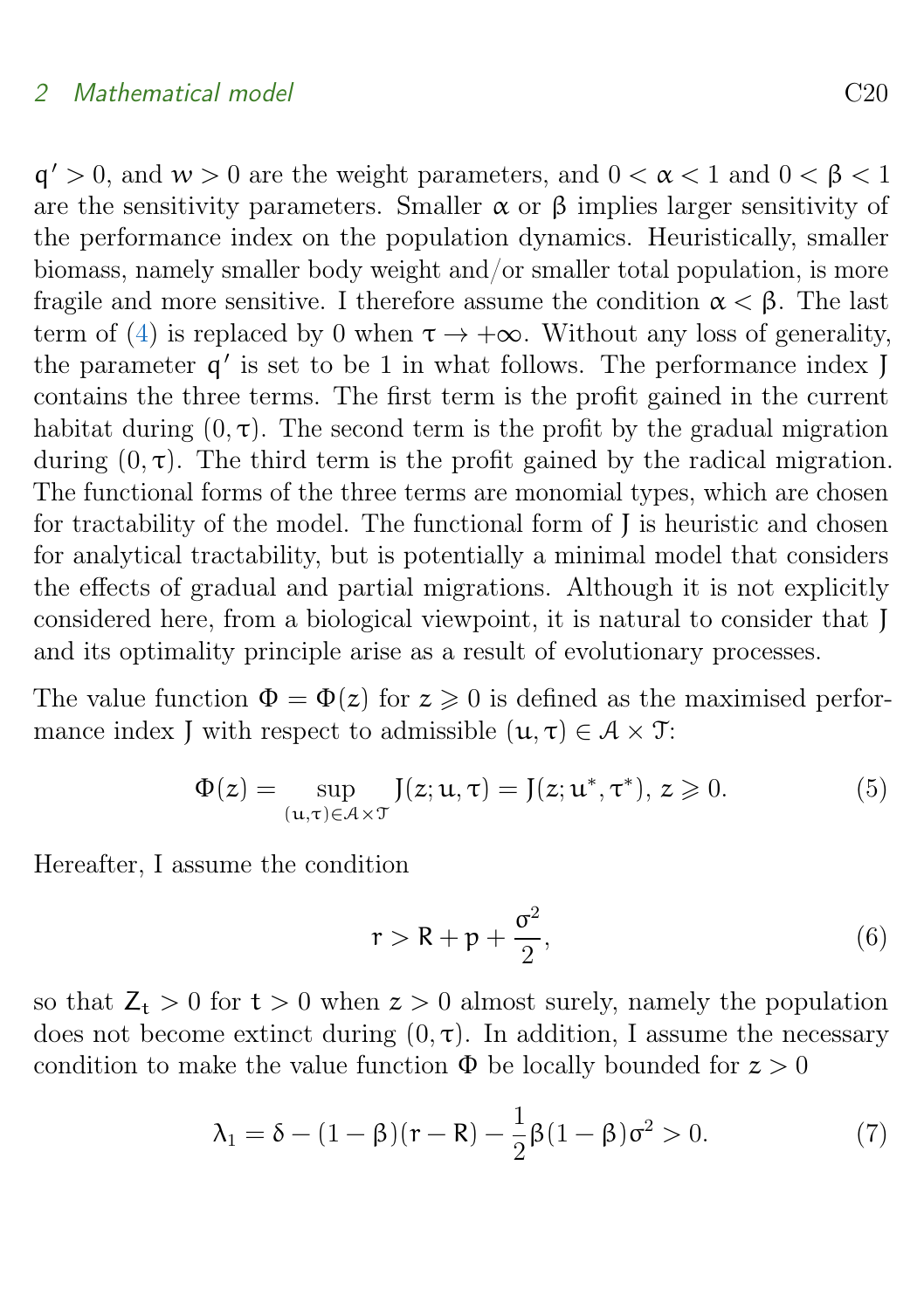Indeed, without [\(7\)](#page-5-0), the next inequality follows for  $z > 0$ :

$$
\Phi(z) \geqslant J(z; 0, +\infty) = \mathsf{E}^{z} \left[ \int_{0}^{\tau} \frac{\mathsf{q} Z_{t}^{1-\beta}}{1-\beta} e^{-\delta t} \mathrm{d} t \right] = \frac{\mathsf{q} z^{1-\beta}}{1-\beta} \int_{0}^{+\infty} e^{-\lambda_{1} t} \mathrm{d} t = +\infty.
$$
\n
$$
(8)
$$

## <span id="page-6-0"></span>2.3 Hamilton–Jacobi–Bellman equation

Application of the conventional dynamic programming principle to the value function  $\Phi$  formally leads to the HJB equation

<span id="page-6-3"></span>
$$
\min\left\{\min_{u\in U} L\Phi, \Phi - \frac{1}{1-\alpha} z^{1-\alpha}\right\} = 0, \quad z > 0 \tag{9}
$$

subject to the boundary condition  $\Phi(0) = 0$ , where

$$
L\Phi = \delta\Phi - (r - R - pu)z\frac{d\Phi}{dz} - \frac{\sigma^2}{2}z^2\frac{d^2\Phi}{dz^2} - \frac{q + wu}{1 - \beta}z^{1 - \beta}.
$$
 (10)

The HJB equation  $(9)$  is a variational inequality of the non-linear degenerate elliptic type.

## <span id="page-6-1"></span>3 Main results

## <span id="page-6-2"></span>3.1 Exact solution

The HJB equation  $(9)$  is analytically solved and the candidate of the value function as its solution is presented in this section. For the sake of brevity of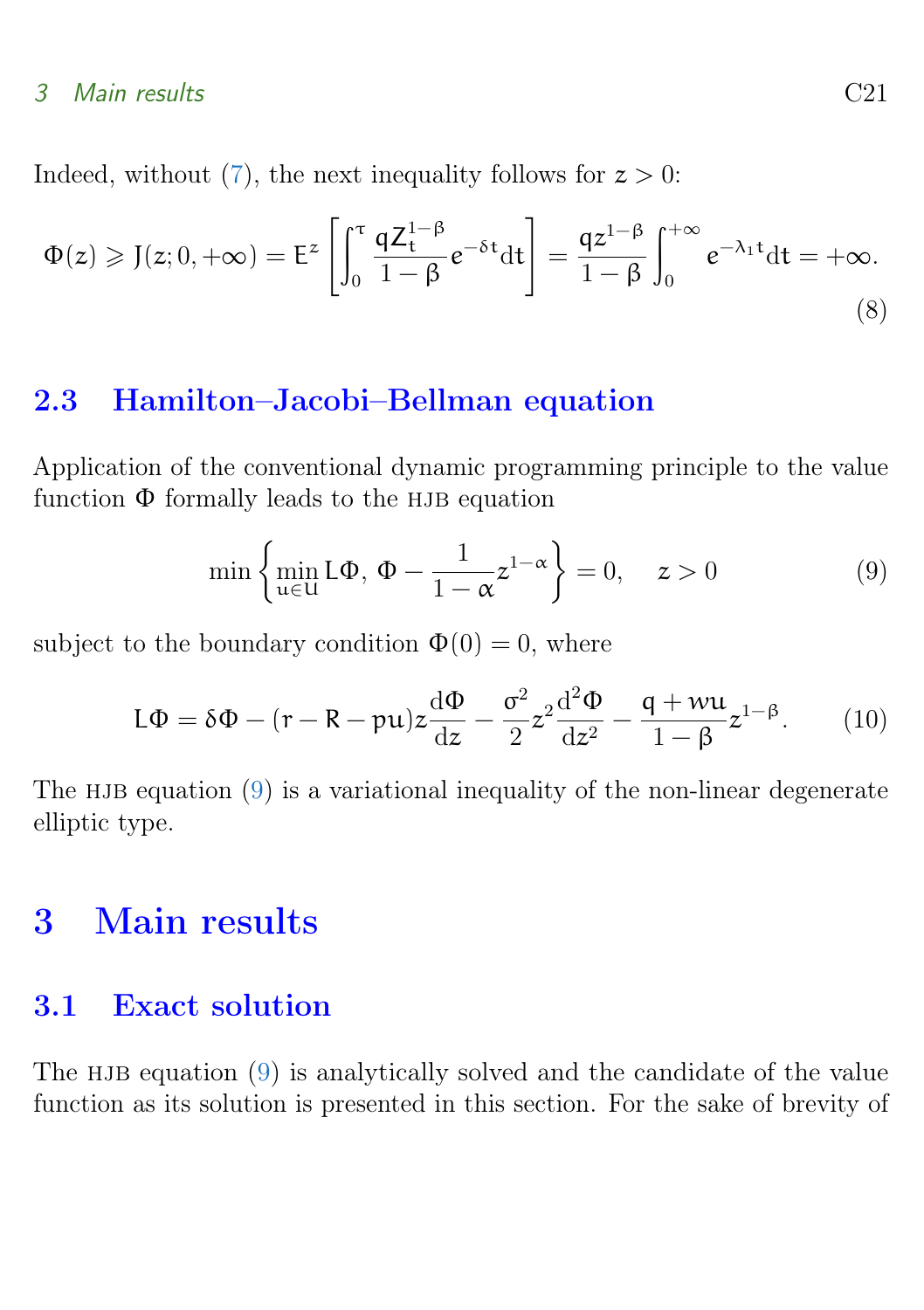descriptions, the following quantities are introduced:

$$
k_1 = \frac{1}{\sigma^2} \left( \frac{\sigma^2}{2} + R - r + \sqrt{\left(\frac{\sigma^2}{2} + R - r\right)^2 + 2\sigma^2 \delta} \right) > 0, \tag{11}
$$

$$
k_2 = \frac{1}{\sigma^2} \left( \frac{\sigma^2}{2} + p + R - r + \sqrt{\left( \frac{\sigma^2}{2} + p + R - r \right)^2 + 2\sigma^2 \delta} \right) > 0, (12)
$$

$$
\lambda_2 = \lambda_1 + p(1 - \beta) \tag{13}
$$

$$
B_1 = \frac{q}{\lambda_1(1-\beta)} > 0, \quad B_2 = \frac{q+w}{\lambda_2(1-\beta)} > 0,
$$
\n(14)

$$
A_{i} = \frac{\beta - \alpha}{(1 - \alpha)(k_{i} - 1 + \beta)} \bar{z}_{i}^{-(k_{i} - 1 + \alpha)} > 0 \text{ for } i = 1, 2,
$$
 (15)

$$
\bar{z}_1 = \left[ \frac{(1-\alpha)(k_1 - 1 + \beta)q}{(1-\beta)(k_1 - 1 + \alpha)\lambda_1} \right]^{\frac{1}{\beta-\alpha}} > 0,
$$
\n(16)

$$
\bar{z}_2 = \left[ \frac{(1-\alpha)(k_2 - 1 + \beta)(q+w)}{(1-\beta)(k_2 - 1 + \alpha)\lambda_2} \right]^{\frac{1}{\beta-\alpha}} > 0,
$$
\n(17)

and a critical quantity  $\omega$  to categorise the type of the resulting optimal migration strategy

<span id="page-7-0"></span>
$$
\omega = pq(1 - \beta) - \lambda_1 w. \tag{18}
$$

The condition  $k_1 > k_2$  follows from a straightforward calculation. In addition,  $\lambda_2 > \lambda_1$  follows from  $\beta < 1$  and  $p > 0$ .

The proposition below provides a candidate of the value function as a (viscosity) solution to the HJB equation  $(9)$ .

**Proposition 1.** If  $\omega \geq 0$ , then the function  $\Phi_1$  that belongs to  $C[0, +\infty)$  $C^1(0, +\infty)$  and  $C^2((0, \bar{z}_1) \cup (\bar{z}_1, +\infty))$  and expressed as

$$
\Phi_1(z) = \begin{cases} A_1 z^{k_1} + B_1 z^{1-\beta}, & 0 \leq z < \bar{z}_1 \\ \frac{1}{1-\alpha} z^{1-\alpha}, & z \geq \bar{z}_1 \end{cases}
$$
(19)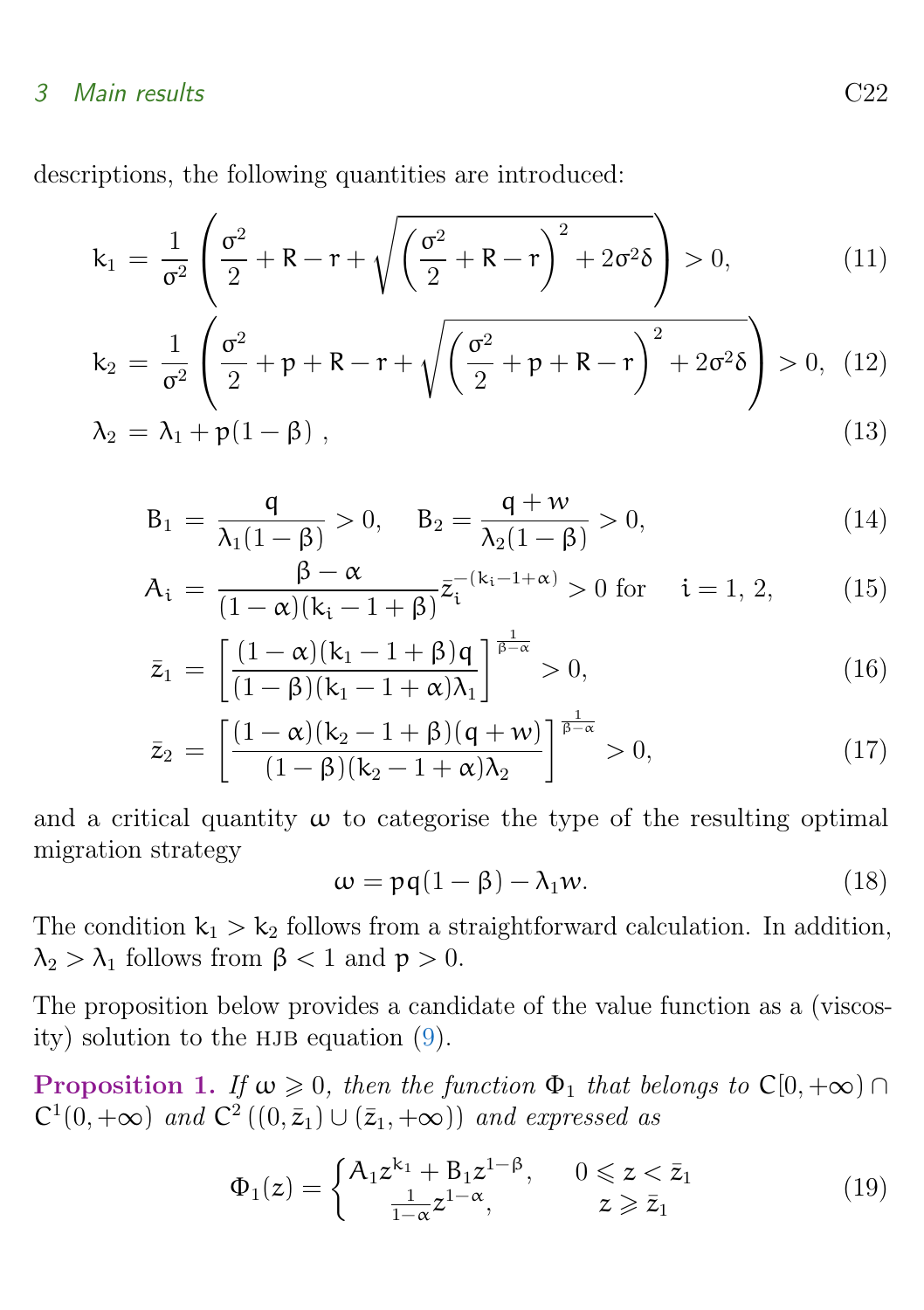satisfies the HJB equation [\(9\)](#page-6-3) except at  $z = \bar{z}_1$  in the classical sense. In addition,  $\mathbf{u}^*(z) = 1$  for  $0 < z < \bar{z}_1$ .

On the other hand, if  $\omega < 0$  and  $\delta$  is sufficiently large, then the function  $\Phi_2$  that belongs to  $C[0, +\infty) \cap C^1(0, +\infty)$  and  $C^2((0, \bar{z}_2) \cup (\bar{z}_2, +\infty))$  and expressed as

$$
\Phi_1(z) = \begin{cases} A_2 z^{k_2} + B_2 z^{1-\beta}, & 0 \leq z < \bar{z}_2 \\ \frac{1}{1-\alpha} z^{1-\alpha}, & z \geq \bar{z}_2 \end{cases}
$$
(20)

satisfies the HJB equation [\(9\)](#page-6-3) except at  $z = \bar{z}_2$  in the classical sense. In addition,  $\mathbf{u}^*(z) = 0$  for  $0 < z < \bar{z}_2$ .

Proof: The proposition can be checked through a direct and elementary calculation except for the results  $\mathbf{u}^*(z) = 1$  for  $0 < z < \bar{z}_1$  when  $\omega > 0$  and  $u^*(z) = 0$  for  $0 < z < \bar{z}_2$  when  $\omega \leq 0$  with sufficiently large  $\delta$ . Here, only the result  $u^*(z) = 1$  for  $0 < z < \bar{z}_1$  is proven, since the other follows in a similar way.

According to the HJB equation [\(9\)](#page-6-3), the optimal control  $\mathbf{u}^*(z)$  for each given  $z > 0$  minimises the quantity

$$
f(u) = u\left(pz\frac{d\Phi}{dz} - \frac{w}{1-\beta}z^{1-\beta}\right), \quad u \in [0,1].
$$
 (21)

Therefore,  $\mathbf{u}^*(z) = 1$  at  $z > 0$  when

$$
pz\frac{d\Phi}{dz} \geqslant \frac{w}{1-\beta}z^{1-\beta}.\tag{22}
$$

A direct calculation shows that  $\Phi_1$  satisfies the inequality

$$
pz\frac{d\Phi_1}{dz} - \frac{w}{1-\beta}z^{1-\beta} = A_1k_1z^{k_1} + \frac{w}{(1-\beta)\lambda_1}z^{1-\beta} \geq 0, 0 < z < \bar{z}_1
$$
 (23)

when  $\omega \geq 0$ , which is the desired result.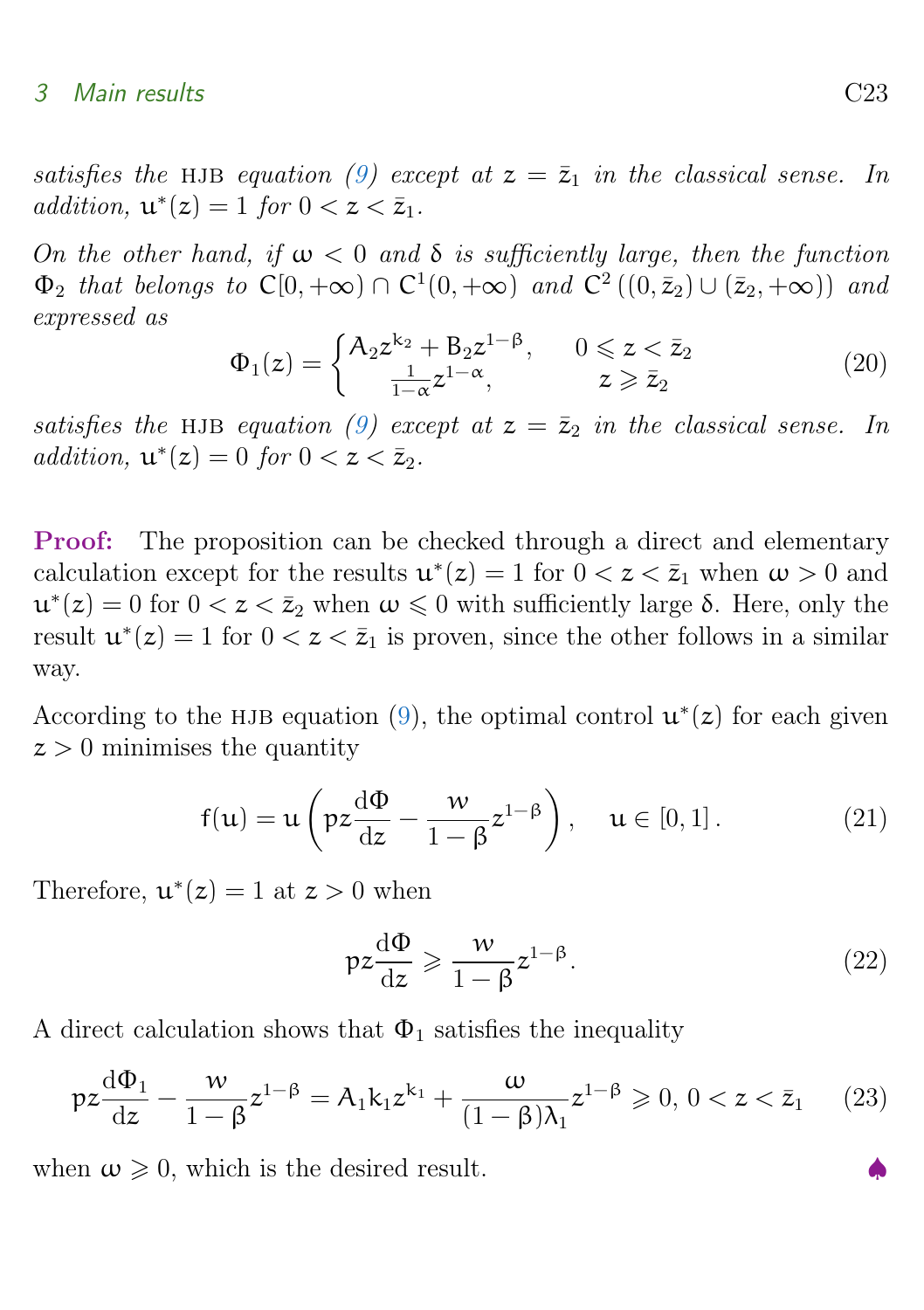<span id="page-9-0"></span>Since the sets  $\omega \geq 0$  and  $\omega < 0$  are disjoint, the function as a candidate of the value function  $\Phi$  is defined as

$$
\Phi_0(z) = \begin{cases} \Phi_1(z) & \text{if } \omega \geq 0, \quad z \geq 0 \\ \Phi_2(z) & \text{if } \omega < 0 \quad \text{is sufficiently large,} \quad z \geq 0 \end{cases} \tag{24}
$$

The verification theorem is a mathematical tool, which is useful especially when judging a candidate of exact solutions to a HJB equation is the value function or not. It turns out the the exact solution presented in Proposition 1 is the value function  $\Phi$  according to the direct application of the verification theorem [\[5,](#page-13-2) Theorem 5.2] where the formal coupled stochastic process  $(t, Z_t)$ should be considered instead of  $Z_t$ . Furthermore, it can be analytically verified that the value function  $\Phi$  is not a classical solution belonging to  $C^2(0, +\infty)$ but a viscosity solution (appropriate weak solution) to the HJB equation  $(9)$ in the sense of Øksendal and Sulem [\[5,](#page-13-2) Definition 9.1]. It is sufficient to check the viscosity property at  $z = \bar{z}_1$  when  $\omega \geq 0$  and at  $z = \bar{z}_2$  when  $\omega < 0$ where  $\Phi$  is not twice continuously differentiable. The following result shows a consistency between the value function and the HJB equation.

**Proposition 2.** The function  $\Phi_0$  is the value function  $\Phi$ . In addition, it is a viscosity solution to the HJB equation [\(9\)](#page-6-3) that is continuous in  $[0, +\infty)$  and satisfies the boundary condition  $\Phi(0) = 0$ .

An important by-product of Proposition 2 is the following result that characterises the optimal timing  $\tau^*$  of radical migration.

Proposition 3. The optimal timing  $\tau^*$  of radical migration is characterised with  $\bar{z_i}$  as

$$
\tau^* = \inf\{t > 0; Z_t > \bar{z}_t\} \tag{25}
$$

where  $i = 1$  if  $\omega \geq 0$  and  $i = 2$  if  $\omega < 0$  and  $\delta$  is sufficiently large.

Thus, the animal migration is determined by the lack of twice differentiability of the value function.

In summary, the HJB equation  $(9)$  is exactly solved, and the couple of optimal controls  $(\mathbf{u}^*, \tau^*)$  was effectively characterised with its viscosity solution.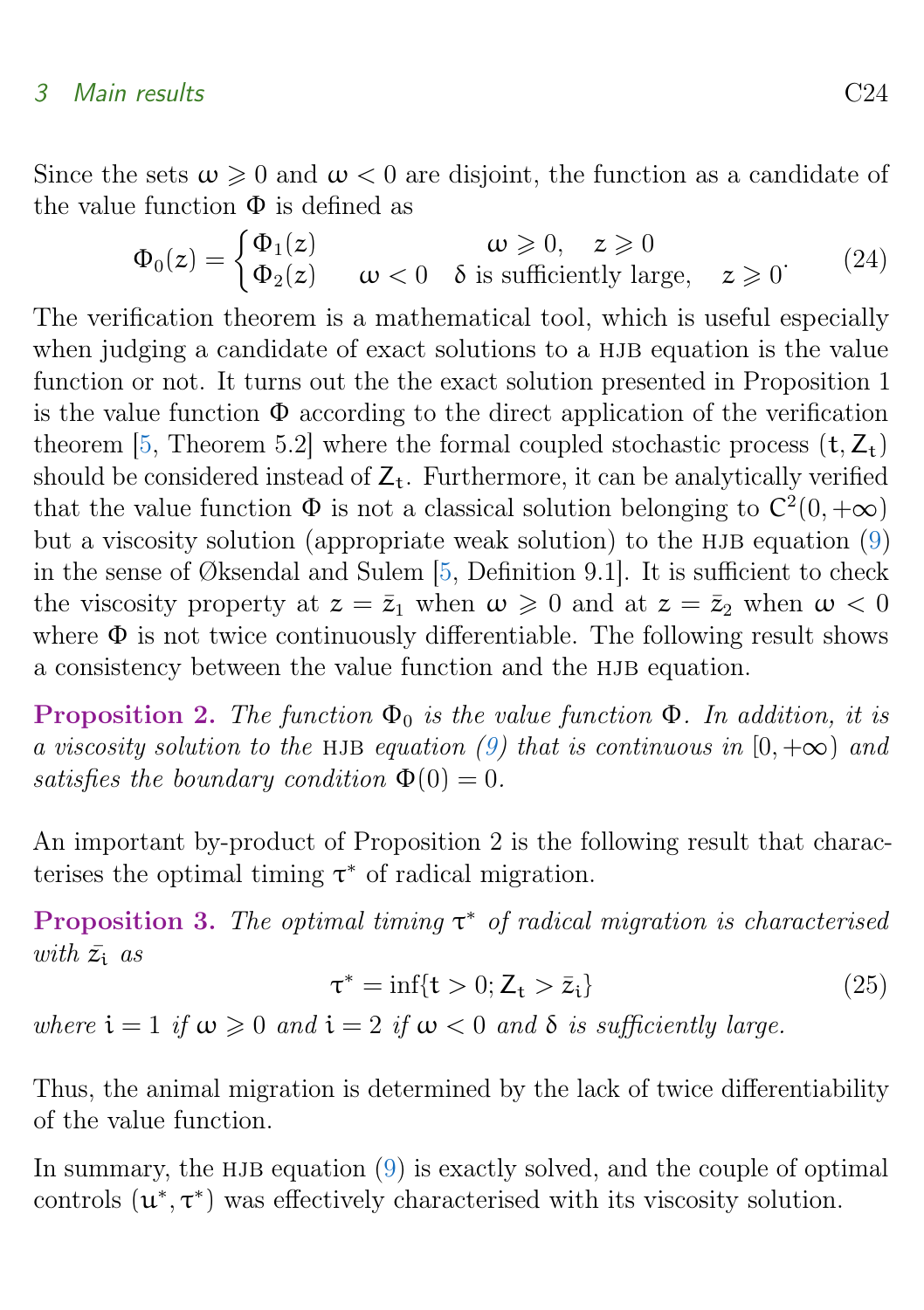## <span id="page-10-0"></span>3.2 Practical implications

By Proposition 1, it is clear that  $\Phi(z) \geq 0$  for  $z \geq 0$  and  $\Phi(z_1) \leq \Phi(z_2)$  for  $0 \leq z_1 \leq z_2$ . This implies the intuitively reasonable result that the population with a larger biomass would gain larger profit. This result would be correct for the population living in a habitat having a sufficiently high environmental capacity; however, it may not be so if the environmental capacity is small and internal competitions among the individuals in the population is not negligible.

Since parameter dependence of the threshold values  $\bar{z}_i$  is known from [\(16\)](#page-6-2) and [\(17\)](#page-6-2), dependence of the radical migration on the environmental conditions can be investigated analytically.  $(16)$  and  $(17)$  show that the increase of q, namely the quality of the current habitat, increases the threshold value of migration. Since the SDEs [\(1\)](#page-3-2) and [\(2\)](#page-4-2) are not dependent on q, it is readily seen that  $\tau^*$ increases almost surely as q increases. The exact solution therefore implies that the population, if there is no gradual migration, resides in the current habitat longer as the habitat quality increases.

A key in the present mathematical model is the sign of the quantity  $\omega$  in [\(18\)](#page-7-0) that governs the occurrence of gradual migration. The mathematical analysis results imply that  $u^* = 0$  and  $u^* = 1$  coexist when  $\omega < 0$  and  $\delta$  is not so large. It is important to note that [\(18\)](#page-7-0) shows that  $\omega \geq 0$  if q is sufficiently large, implying that the gradual migration would not occur when the habitat quality is sufficiently high. In this case, the population only radically migrates from the current habitat to the next one.

In practice, the parameters of the SDEs  $(1)$  and  $(2)$  can be directly estimated from biological observation data. On the other hand, the parameters in the performance index J would possibly be only indirectly estimated from qualitative observational data such as the occurrence of the gradual migration. Observing occurrence of the gradual migration would be helpful to restrict possible parameter values via the sign of the critical quantity  $\omega$ . If the gradual migration is negligible, then observational data of the timing of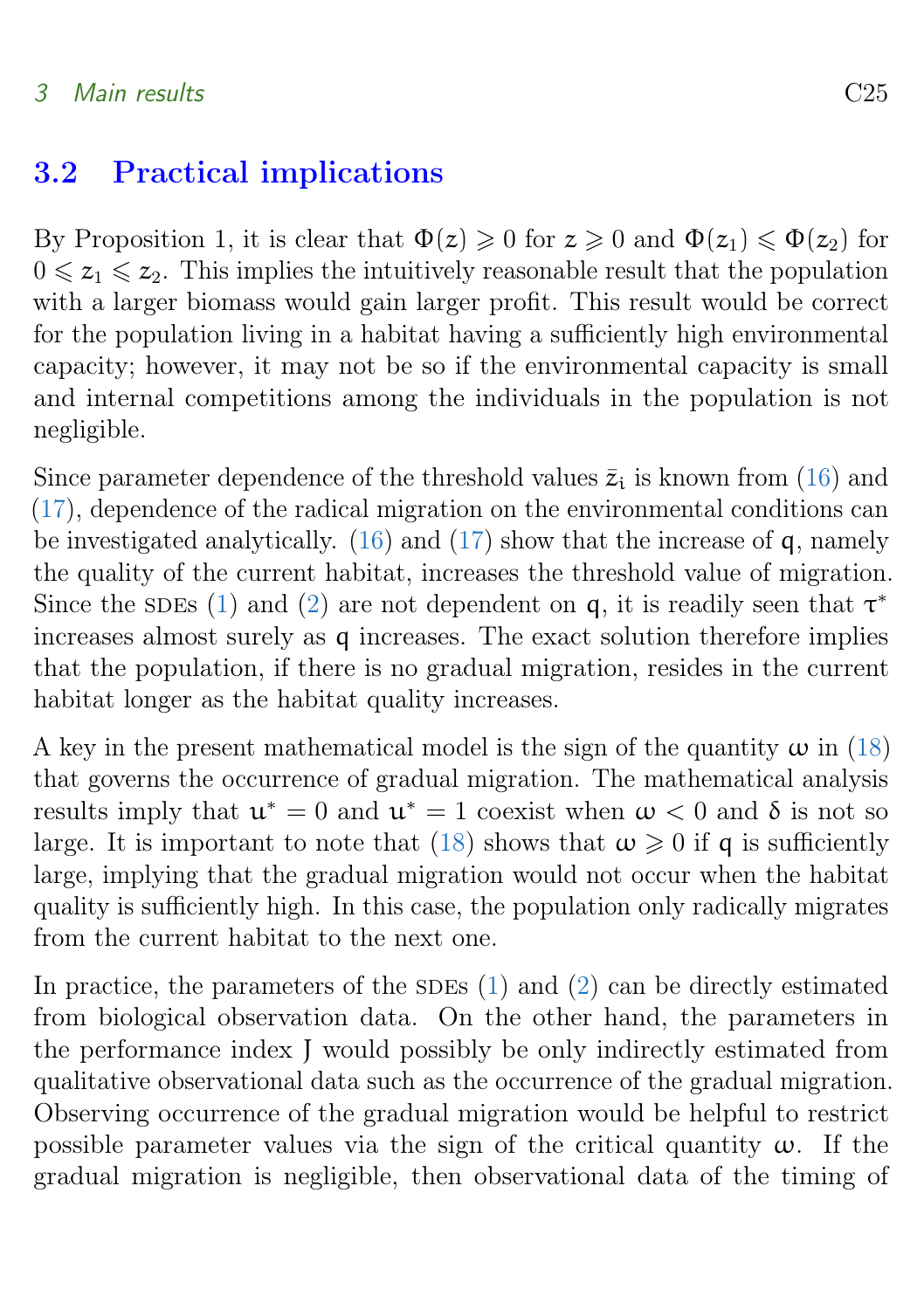### 4 Conclusions C26

radical migration can be effectively utilised for estimation of the parameters involved in J.

Finally, I examine consistency of the present exact solution with a real animal migration, focusing on the spring upstream (juveniles) and autumn downstream (adults) migrations of Plecoglossus altivelis (P. altivelis, Ayu): a major inland fishery resource in Japan having a one-year life history [7]. Hii River Fishery Cooperatives govern fishery resources in mid- and up-stream reaches of Hii River, Japan, serving as a habitat of P. altivelis. Personal communications among myself and officers and union members of the fishery cooperatives implied that P. altivelis in Hii River adopt firstly the gradual migration and then the radical migration in spring. The downstream migration occurs in a similar manner. Therefore, the present exact solution with the condition  $\omega \geq 0$  is consistent with this empirical observation. This result implies that the analysis carried out in this paper is not purely a 'mathematical exercise' and that the exact solution would be a candidate for an mathematical tool for analysing the fish migration despite the model simplicity. Since we already have some of the biological parameters of the fish in Hii river [6], (18) will be effectively used for estimation of the other parameters in the upstream and downstream migrations. This will be addressed elsewhere.

## <span id="page-11-0"></span>4 Conclusions

A new solvable stochastic control model for animal migration is presented in Section 2, and the associated HJB equation is derived in this section as well. An exact viscosity solution to the HJB equation is found in Section 3, which turned out to be the value function in the same section. In Section 3, its parameter dependence is examined with an emphasis on fish migration as well. The mathematical analysis results demonstrated that the model from the new standpoint, although it is conceptual, is consistent with the empirical observations of fish migration.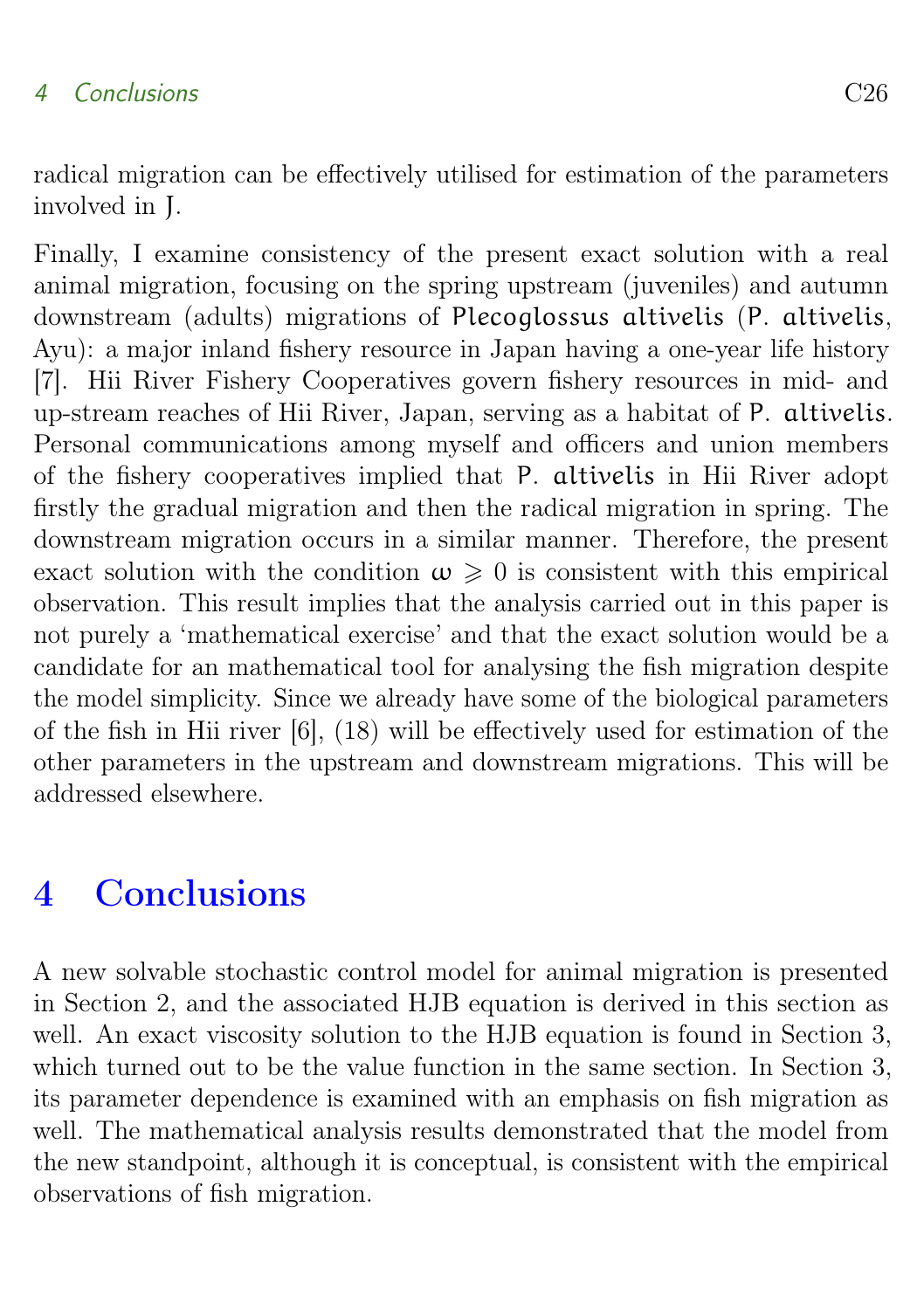### <span id="page-12-4"></span>References C27

Future research will address the problem where  $\mathfrak{u}^* = 0$  and  $\mathfrak{u}^* = 1$  coexist ( $\omega$  < 0 and  $\delta$  is not so large). At this stage, it is not clear whether such a solution can be found analytically or not. Application of an appropriate numerical scheme, such as the verified finite difference schemes [\[3,](#page-12-3) [7\]](#page-13-4), to the SDE equation is a possible option to resolve this issue. In parallel to the mathematical analysis, field observations of fish migration in a Japanese river will also be carried out. The observations will focus on spring upstream migration of P. altivelis. We will observe temperature and hydrological dependence of the fish migration. Whether this paper is truly a 'mathematical exercise' or not can be judged through its validation with field observations.

Acknowledgements JSPS Research Grant No.17K15345 and WEC Applied Ecology Research Grant No.2016-02 support this research. A grant for ecological survey of a life history of the landlocked ayu Plecoglossus altivelis altivelis from the Ministry of Land, Infrastructure, Transport and Tourism of Japan supports this research as well. I thank Mr. Yokota of Kyoto University for his technical supports on LATEX. I also thank Hii River Fisheries Cooperatives for their valuable comments on this research. I acknowledge the critical comments from the Referees.

## <span id="page-12-0"></span>References

- <span id="page-12-1"></span>[1] S. Bauer and B. J. Hoye. Migratory animals couple biodiversity and ecosystem functioning worldwide. Science, 344, 2014. Article No. 1242552. [C17](#page-2-0)
- <span id="page-12-2"></span>[2] N. E. Leonaerd. Multi-agent system dynamics: Bifurcation and behavior of animal groups. Annual Reviews in Control, 38(2):171–183, 2014. [C17](#page-2-0)
- <span id="page-12-3"></span>[3] A. M. Oberman. Convergent difference schemes for degenerate elliptic and parabolic equations: Hamilton–jacobi equations and free boundary